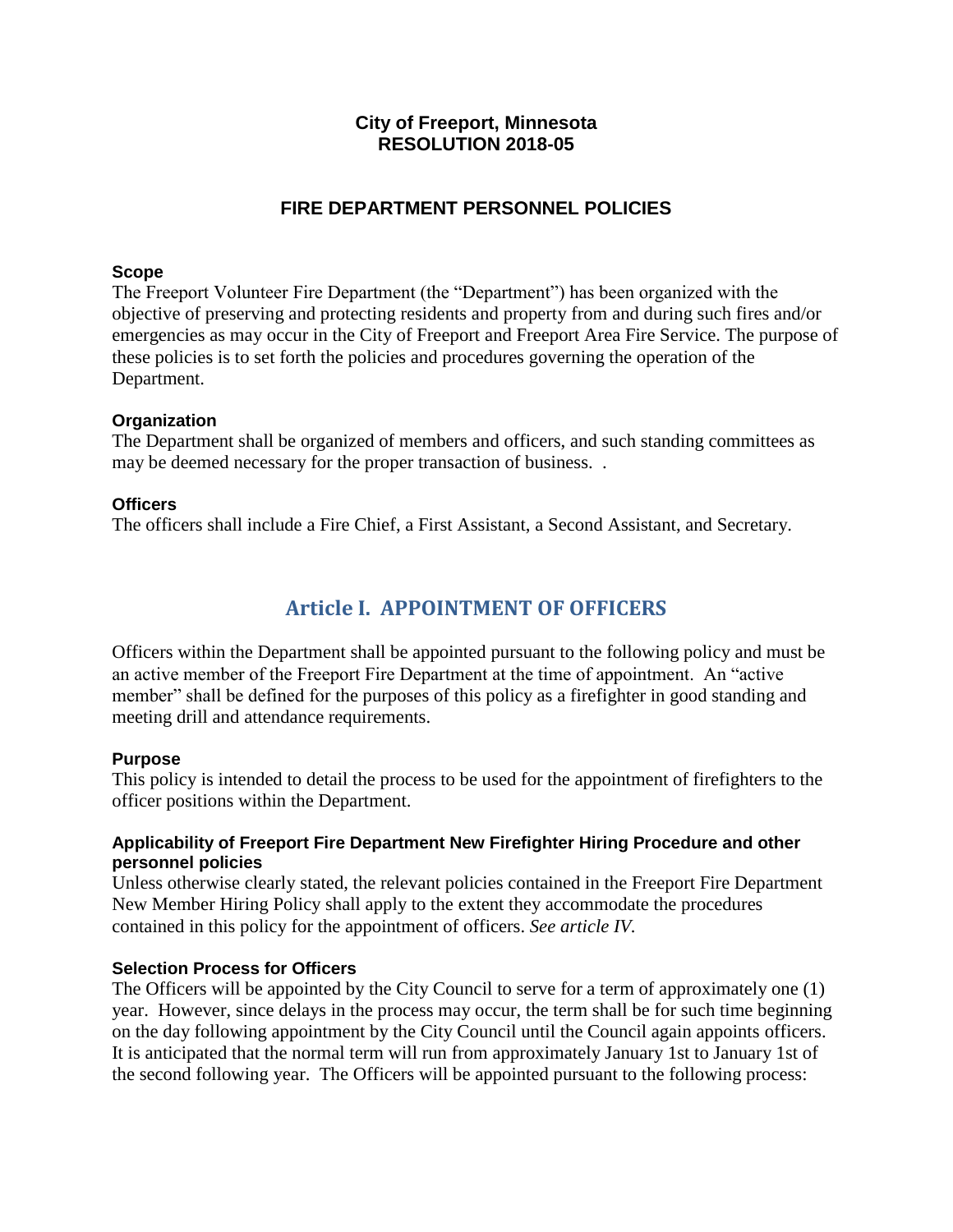1. At the first meeting in October of the Department, the current Chief will post a notice in a conspicuous place in the Fire Hall, advising interested persons to complete and return to the Chief a form stating their interest in a position(s) and qualifications. The positions sought must be indicated on the form.

2. All forms must be submitted to the City Clerk before the close of City Hall by the second Monday of November.

3. The election committee of the Department, which will consist of two random department members, will review the forms and determine by the first December meeting of the Fire Department (or the next monthly meeting in the case of a vacancy) those persons that meet the minimum eligibility requirements for the positions.

4. The Department will make nominations for each of the officer positions. After the nominations have been made, the Chief will deliver to the City Clerk the names of the nominated individuals, the forms submitted under paragraph 1, and any other materials made or used by the Department in making its determinations.

5. The City will review the materials and forms and consider the appointments of the nominees selected by the members of the Department at the December council meeting.

6. In the event the Council disagrees with a nominee(s), it will appoint the nominee(s) with whom it agrees and refer the remaining appointments back to the Department, which will make a recommendation to the Council.

# **Removal**

During the term of their appointment, any officer may be removed at the discretion of the City Council. The City Council may remove for any reason including, but not limited to, the following: 1) negligence or misconduct in the performance of duties; 2) insubordination or willful refusal to perform a position's duties or such duties assigned by a supervisor, 3) abuse of his or her authority; 4) inability to perform his or her duties consistent with generally accepted standards for the position; and 5) any violation of applicable City or Fire Department policies and codes governing conduct.

# **Eligibility Criteria For The Positions of Officer**

Before an individual may be appointed to the position of officer in the Freeport Fire Department he or she must meet the following minimum eligibility requirements:

\*If no eligible person meets all of the below criteria, the Department may approve the nomination of an existing member of the fire department. However, the nomination cannot be approved until the candidate develops an approved plan for satisfying the eligibility criteria. This plan must be approved by the Council.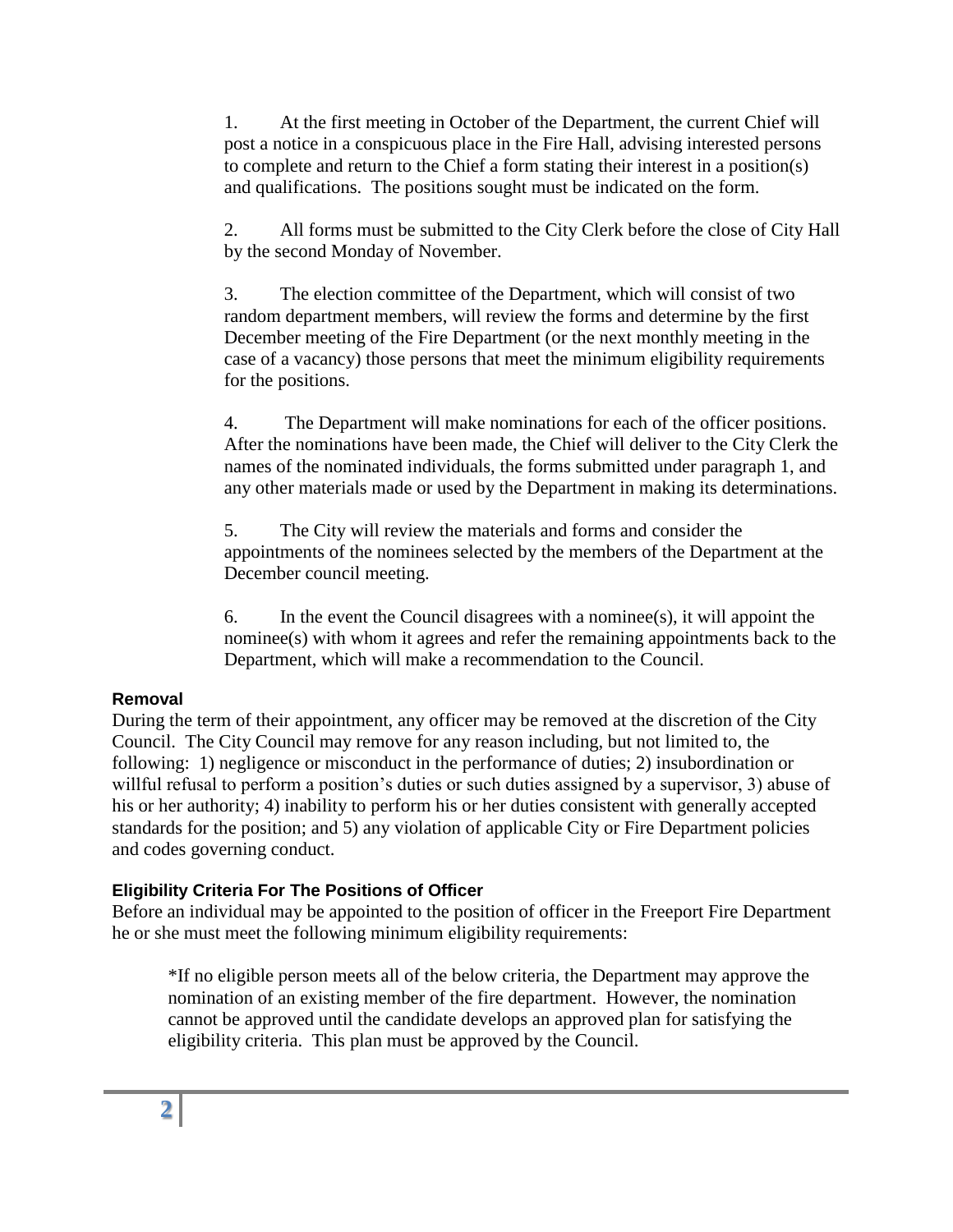1. Five (5) years of firefighter experience with the Freeport Fire Department, or seven (7) years firefighter experience with at least three (3) years with the Freeport Fire Department.

2. The person has demonstrated through his/her previous firefighting experiences, leadership and expertise in firefighting ability.

3. In the case of appointment for Chief only, the person must have held the position of Chief or Assistant Chief at the Freeport Fire Department, or an officer (Chief, Assistant Chief, or Captain) with another fire department within the past five (5) years.

4. The person must demonstrate availability during daytime hours. The person will be required to obtain a letter from his/her current employer, if not already on file, verifying their understanding and commitment to allowing him or her to perform the required duties.

5. The person must have attended one (1) or more State of Minnesota sponsored, and Fire Chief approved, leadership coursework, or, in the alternative, demonstrates the ability to attend such a course within 12 months of being appointed.

6. The person must have demonstrated knowledge of and the ability to operate all Department vehicles and equipment.

# **Article II. DUTIES**

# **Duties of the Fire Chief**

The Fire Chief shall have those duties contained in the approved Job Description, which shall be kept on file with the City. *See attached description.*

# **Duties of the First and Second Assistants**

The Assistant Chiefs have those duties contained in the approved Job Description, which shall be kept on file with the City. *See attached description.*

# **Duties of the Secretary**

The Secretary shall have the duty to attend all regular and special meetings of the Department, record all votes, and take and keep accurate minutes of all regular and special meetings of the Department.

# **Duties of the Members**

A member of the Department shall have those duties contained in the approved Job Description, which shall be kept on file with the City. In addition, firefighters will be responsible to: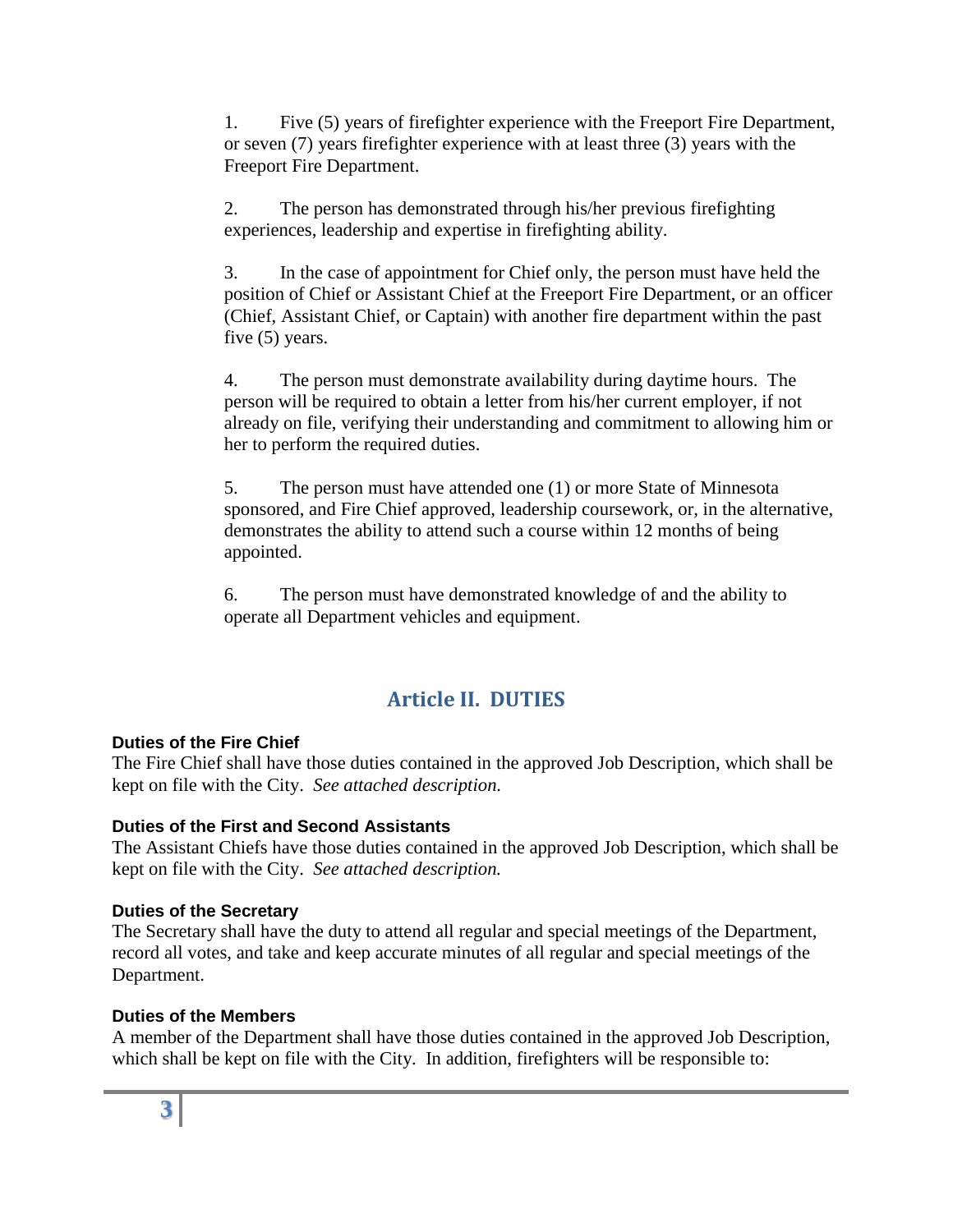1. Properly attend all meetings and regular drills, and on every fire alarm to assemble at the Fire Station without delay to assist in getting the apparatus to the fire and in readiness for operation as soon as possible;

2. Attend at least six (6) regular or special meetings and at least fifty percent (50%) of the drills per year (December 1st through November 30st).

3. Attend thirty-five percent (35%) of calls per year.

4. Notify the Fire Chief prior to being absent from the City for twenty-four (24) continuous hours or more.

5. Address problems or questions relating to the operation of the Department to his or her immediate supervisor as soon as possible for further handling.

6. Report any unsafe equipment, materials, and/or acts to his or her immediate supervisor as soon as possible.

7. Report any loss or damage of equipment and tools to his or her immediate supervisor as soon as possible.

8. Refrain from giving detailed or confidential information relative to any emergency call to a person or persons not connected with the Department except as authorized by the Fire Chief.

9. Report conditions that may affect their performance to the Chief or officer in charge. Members must also report all injuries that occur while performing the duties of a firefighter immediately to the Fire Chief or officer in charge.

10. Remain at the fire hall after arriving in response to an emergency call until given permission to leave by the officer in charge.

11. Remain at the fire scene until given permission to leave by the officer in charge.

12. Obey the commands of their officers while on duty.

13. Become familiar with the handling and working of all equipment and with these Personnel Policies and shall conduct his or herself accordingly.

14. Upon leaving the Department, return Department/City property to the Fire Chief.

15. Submit to and pass a physical every three (3) years.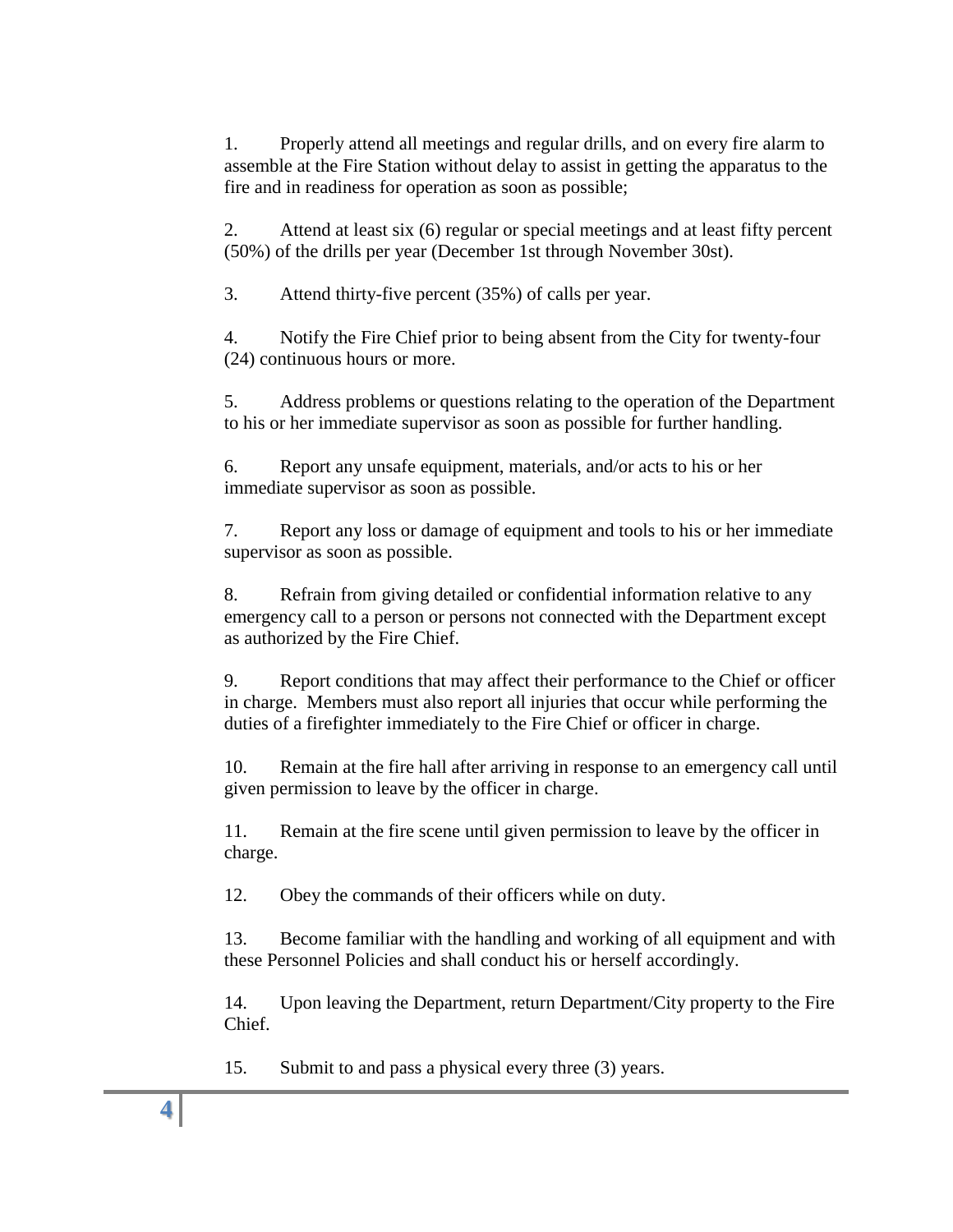16. Notify the Fire Chief in the event of a change in employment or residence. In the case of a change in employment, the member must obtain from his or her new employer a letter demonstrating availability to perform his or her duties with the Department.

17. Ensure that the first truck out of the Fire Station has an adequate number of members on board;

18. As a driver of a truck, you will remain the operator unless relieved by chief or officer in charge.

19. The first vehicle out will be filled in the following order: driver, then back of rig and the passenger will be the officer in charge

20. As the first member to reach the Fire Station in response to a call, assumes command of the Department until the arrival of a more senior member or officer.

21. Use only his or her personal equipment assigned by the Department.

22. As designated by the Fire Chief, check Department trucks pursuant to the approved checklist.

23. Obtain his or her first responder certification within twelve (12) months of being hired and keep his or her first responder certification current at all times while a firefighter.

# **Article III. SENIOR FIREFIGHTER**

# **Definition**

A firefighter with twenty years or more of service who has retired from the Relief Association in good-standing, but who has maintained an active first responder certification is eligible to be selected as senior firefighter.

# **Duties**

Upon recommendation by the Chief, the City Council may appoint one or more senior firefighters. The purpose of the senior firefighter position is to supplement the personnel needs of the department with otherwise retired firefighters who will be available for daytime calls, but will be exempt from the minimum fire call requirement applicable to regular volunteer firefighters. The senior firefighter will not be required to attend other training or drills the department hosts, except as determined necessary by the Chief. The senior firefighter may be exempted from the response time requirements generally applicable to volunteer firefighters.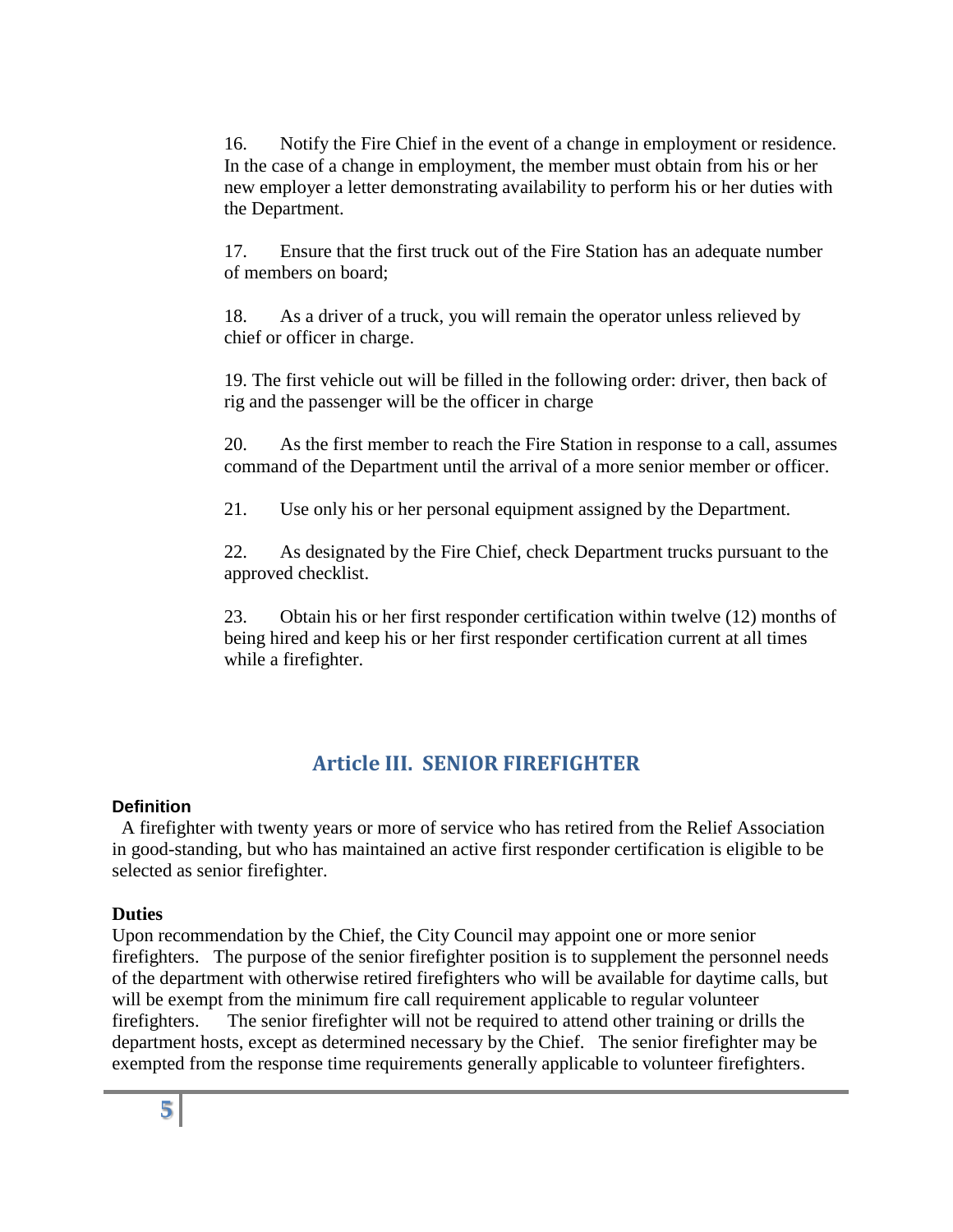#### **Conditions of Service**

The Council may set such other conditions of service for senior firefighters as may seem prudent. Senior firefighters may be terminated at will. Senior firefighters are subject to all city policies and procedures to the same extent as other firefighters, except as expressly provided.

#### **Compensation**

Senior Firefighters will be eligible for call time compensation. No other compensation or benefits will be provided for senior firefighters.

# **Article IV. MULTIPLE DEPARTMENT MEMBERS**

1. Must make first three (3) months of drills and meetings to familiarize them with the department;

2. After three (3) months they must keep up certifications with primary department;

3. They are obligated to attend annual meeting and annual Ham barbeque fundraiser.

4. The department the fireman identifies as parent department is the department the fireman will receive retirement benefits from.

*Ex: John lives in Avon and is on the Fire Department. John works in Freeport and is on their daytime only crew. John would receive retirement benefits through Avon Fire Department.* 

# **Article V. NEW MEMBER HIRING POLICY**

# **Purpose**

The purpose of these procedures is to explain how candidates are selected as volunteer firefighters with the Freeport Volunteer Fire Department.

# **City Policies**

All city personnel and hiring policies of general applicability apply to the hiring of volunteer firefighters, unless those policies specifically contain an exemption. Persons assisting in the hiring process should become familiar with the City Personnel Policies Manual. During any active hiring process, the City Clerk will make sure that participants in the process are provided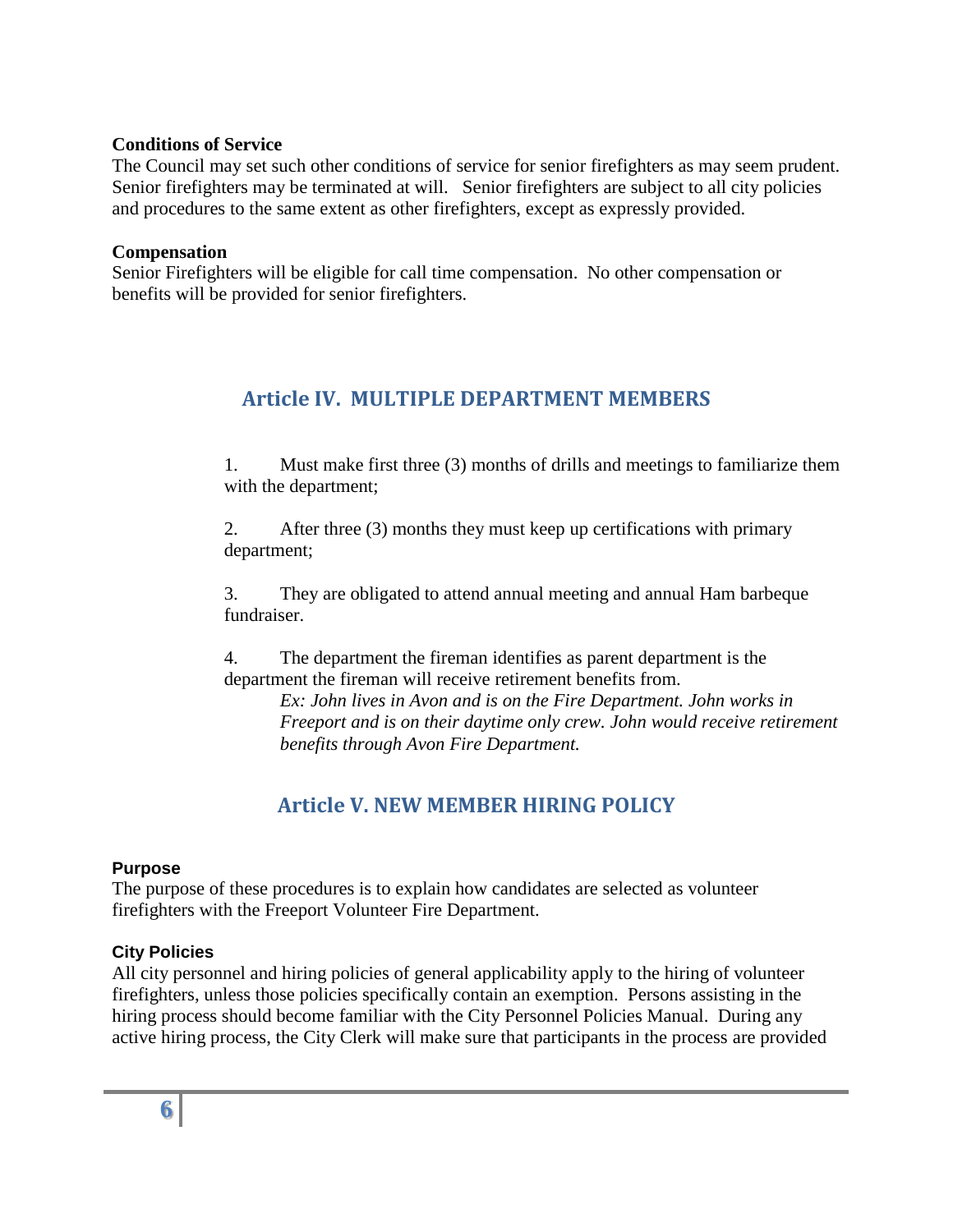with a working copy of these policies, the City Personnel Policies Manual and any other policies and procedures applicable to the process.

#### **Coordination/File Maintenance**

All files and records associated with the hiring process as well as ongoing employment records are personnel records of the City. They must be maintained in a secure location in officially designated secure storage facilities on City property. Routine access to these files are limited to the Fire Chief or one officer designated by the chief to supervise the personnel process and to the City Clerk or one City employee designated by the City Clerk as responsible for city personnel records maintenance, and to legal counsel to the extent needed to assist the city with personnel related legal issues. Application and related personnel records are available to the hiring committees at their committee meetings. No personnel records (original or copies) may be removed from City premises. If authorized by a specific decision of the council, and after consultation with council, personnel records needed by the Council to assist the Council in decision making may be made available to the council.

#### **Selection Process**

The Fire Department has primary responsibility for performing such selection components as reference checks, oral interviews, physical fitness testing, and training. The Department recommends candidates for final selection by the City Council.

#### **Information to Potential Applicants**

The City maintains an application year from May 1 to April 30 of the following year. Any potential applicant may obtain information about the job application process at any time, whether there are potential vacancies or not, and may obtain and complete an application. Each applicant must submit a letter from his or her employer demonstrating availability to perform the required duties. Applications received during a period when there are no potential vacancies will not be considered active applications, but will be retained for future review. An application received at City Hall on or after May 1 will be kept on file until April 30, at which time, any applicant must complete an updated application form. Applications received will receive no further processing until the Chief certifies that there is a potential vacancy. When, after consultation with the City Clerk, the Chief certifies that there is a potential vacancy the City will set an application deadline. The City will post and advertise an announcement that there are pending vacancies and will commence the application review procedure. The City will contact persons who have previously filed an application form during the application year to determine if they wish to activate their application for formal review.

# **Data Practices**

Persons who apply should understand that once an application is on file for active review, certain applicant data might be publicly available. An applicant who files an application consents to release of any data regarding that application which is required to be released under Minnesota law. Any requests for applicant data should be directed in writing to the City Clerk. The City will maintain all records and will assure that data privacy and public data access laws are followed.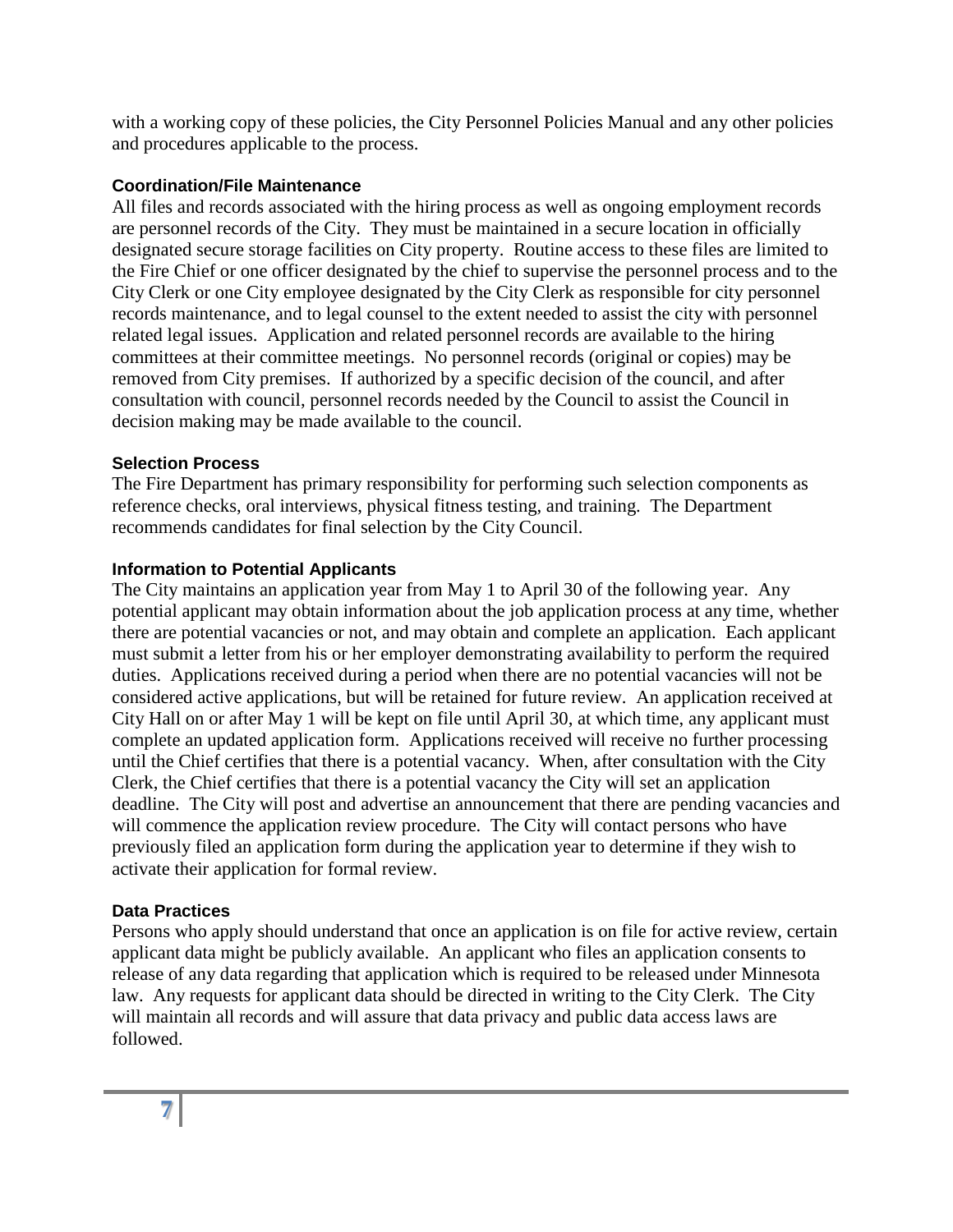#### **Application Review Process**

Preliminary Screening Interview: The Chief or his designee will review the initial applications for completeness and compliance with minimum requirements. If the application is incomplete on its face or discloses that the applicant does not meet minimum requirements, the application shall be rejected at this point. Any person whose application is rejected by the Chief (or designee) because the applicant fails to meet minimum requirements, or because the application is incomplete, may request a summary paper review of that decision by sending a letter explaining the applicant's position to the Chief with a copy to the City Clerk. The Chief's decision is final and binding, except that the Council reserves the right on its own motion to review and reverse any such decision.

#### **Veteran's Preference**

The City considers all eligible applicants at the final interview. For this reason, all veterans who meet minimum job requirements for the position will be considered as finalists.

#### **Previous Employment Investigation**

In the event that the applicant meets minimum criteria, the department will advise the applicant that the Department will conduct a previous employment investigation pursuant to Minn. Stat. Section 299F.036. The Applicant will provide appropriate releases as provided in subdivision 2 of that section. With the assistance of appropriate city personnel, the Chief will cause a request for disclosure to be issued to all employers of the applicant for whom the applicant worked during the preceding ten years. All such information obtained will be filed in a secure location as provided above, and will be maintained in strict confidence, subject to all applicable data privacy laws.

# **Reference Check**

The applicant shall supply at least two references of persons familiar with the applicant's capabilities, character and work history. If the applicant meets the minimum requirements, the Department shall conduct a reference check by contacting the applicant's references. The Chief or his or her designee shall conduct reference checks and shall maintain a written summary of the references so obtained.

# **Agility Test**

Prior to oral interview, applicants who meet the minimum qualifications shall take the agility test. Passage of the agility test is a minimum requirement for the position. The agility test consists of:

Beam Walk Backboard Carry Hose Coupling/Drag

The Department will keep a record of the applicant's performance on the test. An applicant may use the results of an agility test performed within 365 days of the oral interview. The requirements of the test are public information. Applicants are expected to consult with their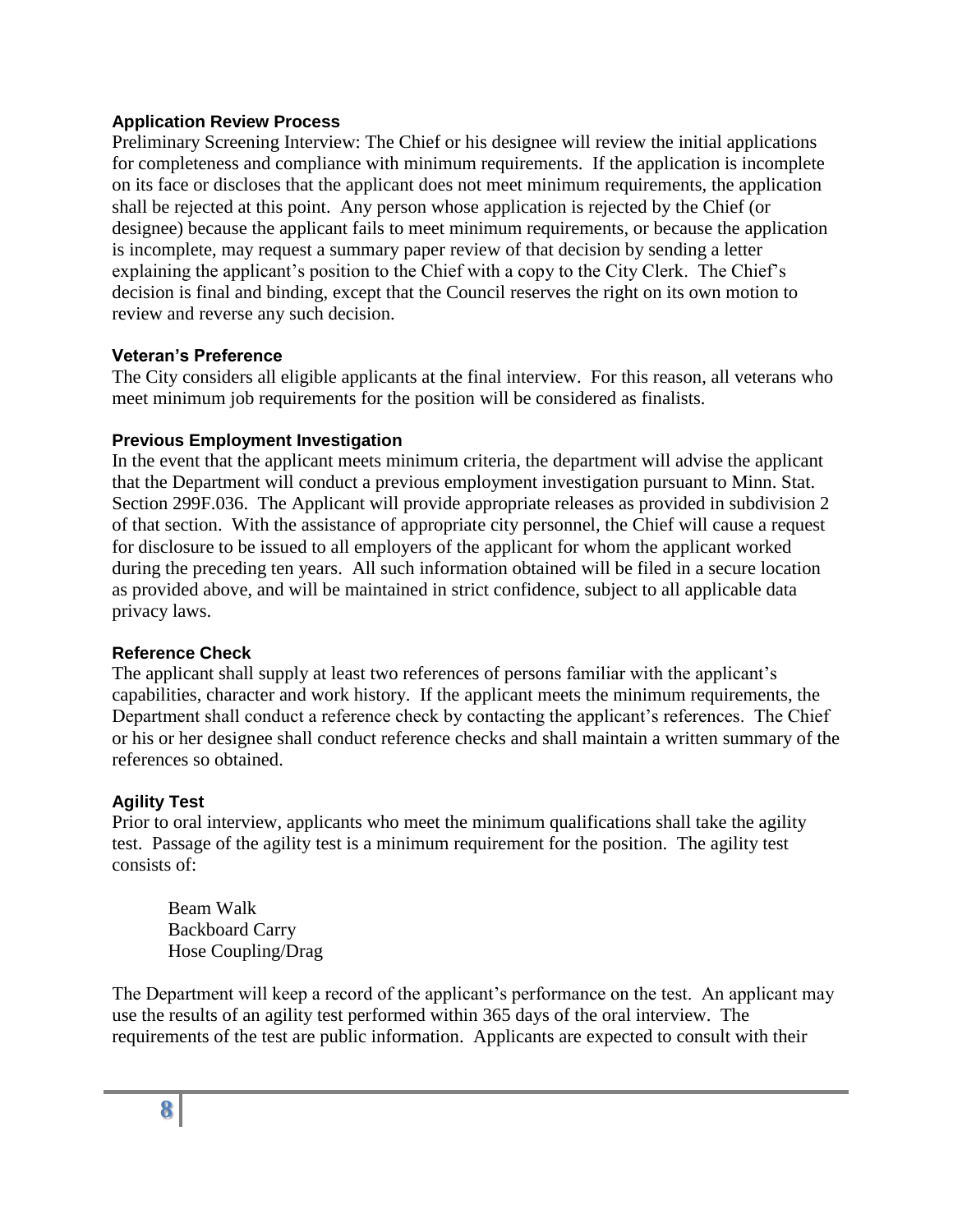own physician to make sure that the test is within their physical capabilities. The applicant must sign a waiver of liability for injuries sustained during the test.

#### **Oral Interview Committee**

The oral interview committee will review the applications of all active applicants who meet the minimum qualifications. The oral interview committee shall consist of the Fire Department Executive Committee. The applicants may be asked such legally permissible questions as may be appropriate during the interview process. Each member of the interview committee will keep a record of his or her impressions of the candidate. Following the interview, the committee will seek to agree on the successful applicants by consensus, but may, if necessary, select the candidates by majority vote. Higher preference will be given to applicants living and working nearest to the Fire Station. The names of the approved candidates will be forwarded to the City Council for approval. The Council retains final decision-making authority.

# **Conditional Offer/Medical Examination**

If the council approves an applicant, then the City will make an offer for at-will employment as a firefighter, conditional upon the applicant's passage of a medical examination. The City will retain the services of a qualified medical examiner for this purpose. Each applicant must pass the medical examination of the City's selected medical examiner. The City will provide the medical examiner with a copy of the job description and the standard examination criteria. The examiner may request copies of the applicant's medical records. If the medical examiner determines that additional tests may be necessary, the medical examiner may conduct such further tests, provided that the City must first authorize any additional expense.

The Genetic Information Nondiscrimination Act of 2008 (GINA) prohibits employers and other entities covered by GINA Title II from requesting or requiring genetic information of an individual or family member of the individual, except information as specifically allowed by this law. To comply with this law, we will not ask you to provide any genetic information in connection with the medical examination or when responding to any request for medical information. "Genetic information" as defined by GINA, includes an individual's family medical history, the results of an individual's or family member's genetic tests, the fact that an individual or an individual's family member sought or received genetic services, and genetic information of a fetus carried by an individual or an individual's family member or an embryo lawfully held by an individual or family member receiving assistive reproductive services.

# **Initial 12-Month Period of Employment**

Each new firefighter shall be assigned an Assistant Chief with responsibility for monitoring training and performance issues during the initial 12-months of employment, subject to the supervision of the Chief. The Assistant Chief will initially meet with the new employee to discuss expectations and establish a regular review procedure. During the first 12 months of employment, the City Clerk, or the Clerk's delegate, will maintain a written performance record to assist in evaluation. The Assistant Chief will make a written evaluation entry at least monthly. A copy of the record will be provided to the employee, who will sign the record to signify that the employee has received a copy of the record. After a fire call, drill, or training event, if the Assistant Chief identifies performance issues or areas of recommended professional growth, the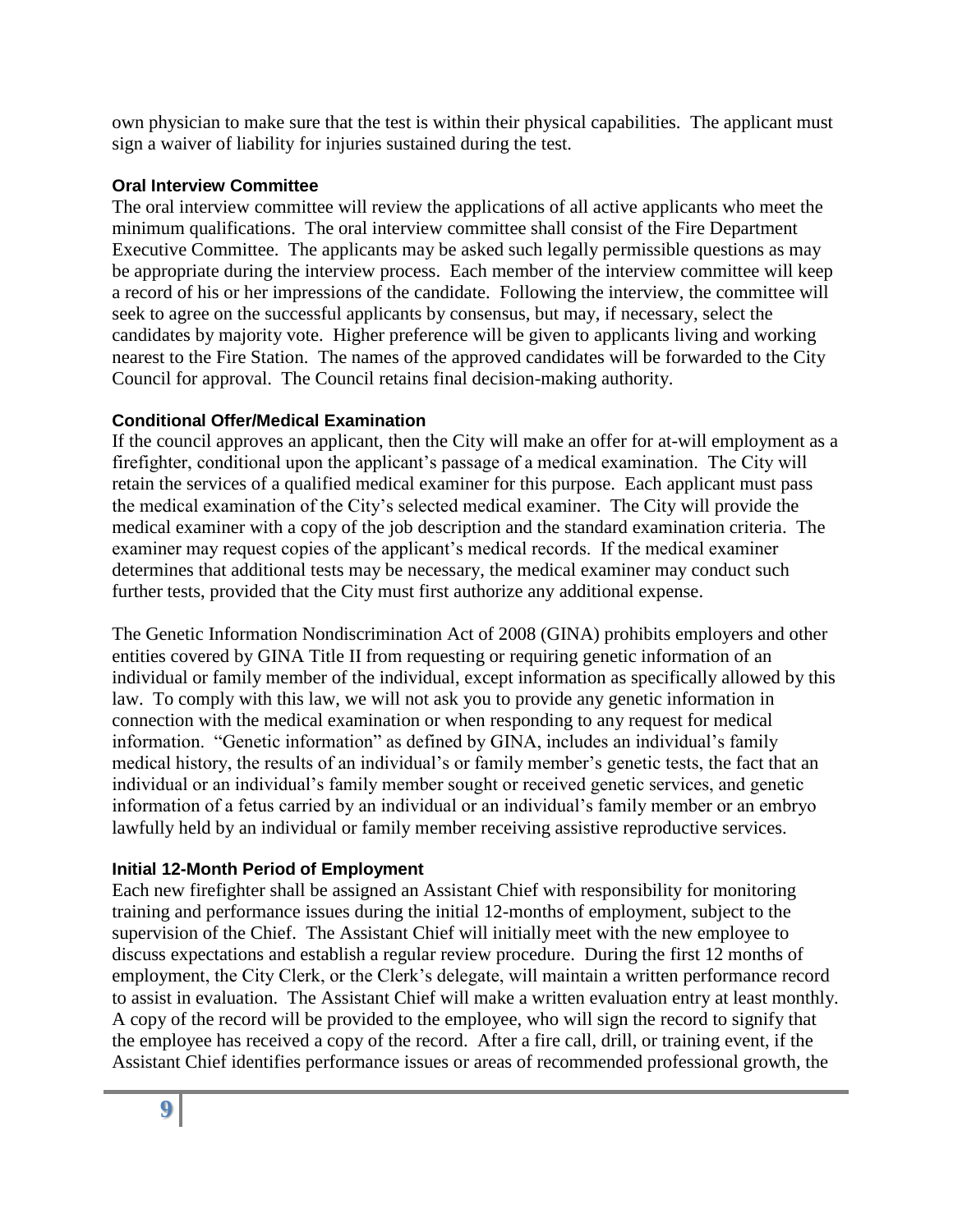Assistant Chief will identify those areas in writing, with a copy to the employee and the employee's personnel file. The Assistant Chief will meet with the new employee and discuss any written report. Assistant Chiefs are encouraged as well to provide regular positive reviews where warranted. The City Clerk will work with the Chief and Assistant Chiefs to make sure that written documentation of performance satisfy city policies regarding appropriate documentation.

# **Article VI. EMPLOYMENT AT WILL**

The City of Freeport has the right to terminate any employee, including firefighters, at any time for any reason or no reason. Firefighters may terminate employment at any time for any reason.

# **Article VII. MEETINGS**

The Fire Department will have regular business meetings at 9:00 p.m. on the first Monday of every month, except when a national holiday falls on that day, in which case it shall be held on the following Monday, and special meetings as called from time to time at the discretion of the Fire Chief.

# **Article VIII. DISCIPLINE**

Members of the Department are employees of the City of Freeport and expected to follow all City ordinances, Codes, and policies to the extent applicable. Any member may be disciplined pursuant to the City's personnel policy and Code of Conduct, including suspension and expulsion from membership, misconduct including but not limited to:

> 1. Missing any regular or special meeting or drill, unless excused by the Fire Chief or an Assistant Chief.

2. Failure to notify the Fire Chief prior to being absent from the City for twenty-four (24) continuous hours or more.

3. Appearing at any meeting of the Department, any drill, or on duty under the influence of alcohol or illegal substances. The procedure for determining substance shall be that which is contained in the City's personnel policies.

4. Use of insulting, indecent, profane, or improper language.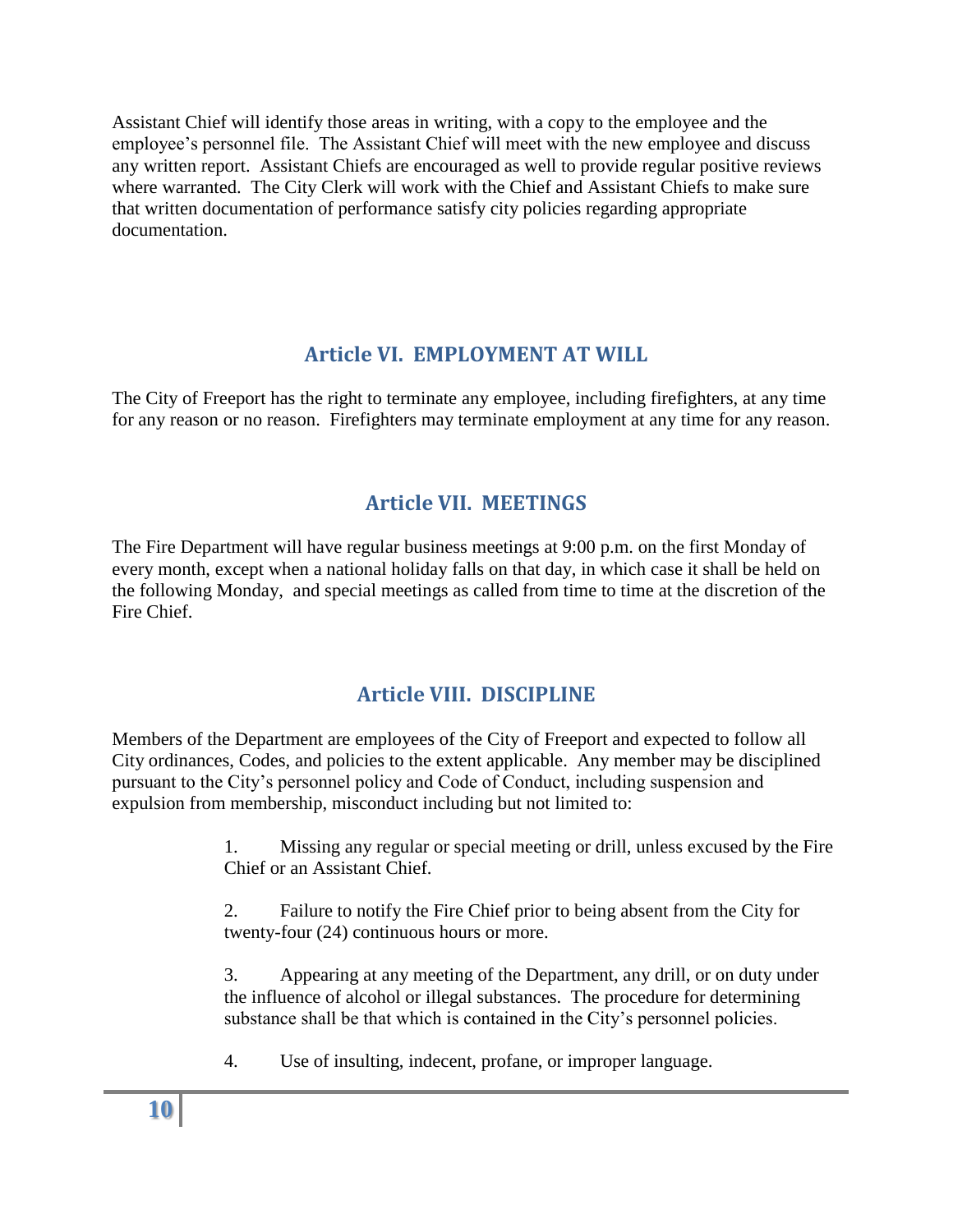5. Conduct unbecoming a firefighter, acts of moral turpitude, or other conduct that disparages or is detrimental to the Department's performance.

6. Taking property from the scene of an emergency for personal use or gain.

7. Converting, misappropriating, or misusing funds or property from the Department, City, or Relief Association.

8. Insubordination, disobedience of orders, or interfering with the officer in charge by giving counter orders, commencing a quarrel with any other member of the Department or members of any other department.

9. Violating City policies, including, but not limited to, the Code of Conduct, the Sexual Harassment Prevention Policy, and the Drug Free Workplace Policy.

10. After arriving at the fire hall, absenting oneself therefrom without the permission of the officer in charge.

11. After arriving at the scene of a fire, leaving without the permission of the officer in charge.

12. Taking or borrowing any article from the Fire Station without the permission of the Fire Chief or, in the absence of the Fire Chief, the most senior officer present.

13. Failure to return a completed physical form, if required, by December 31st.

14. Failure to notify the Fire Chief in the event of a change in employment or residence.

15. Failure to attend at least six (6) regular or special meetings and at least fifty percent (50%) of the drills per year (December 1st through November 30th).

16. Failure to attend thirty-five (35%) of fire calls per year.

17. Failure to keep his/her first responder certification current.

18. Missing three (3) consecutive regular meetings, unless excused by the Fire Chief or an Assistant Chief.